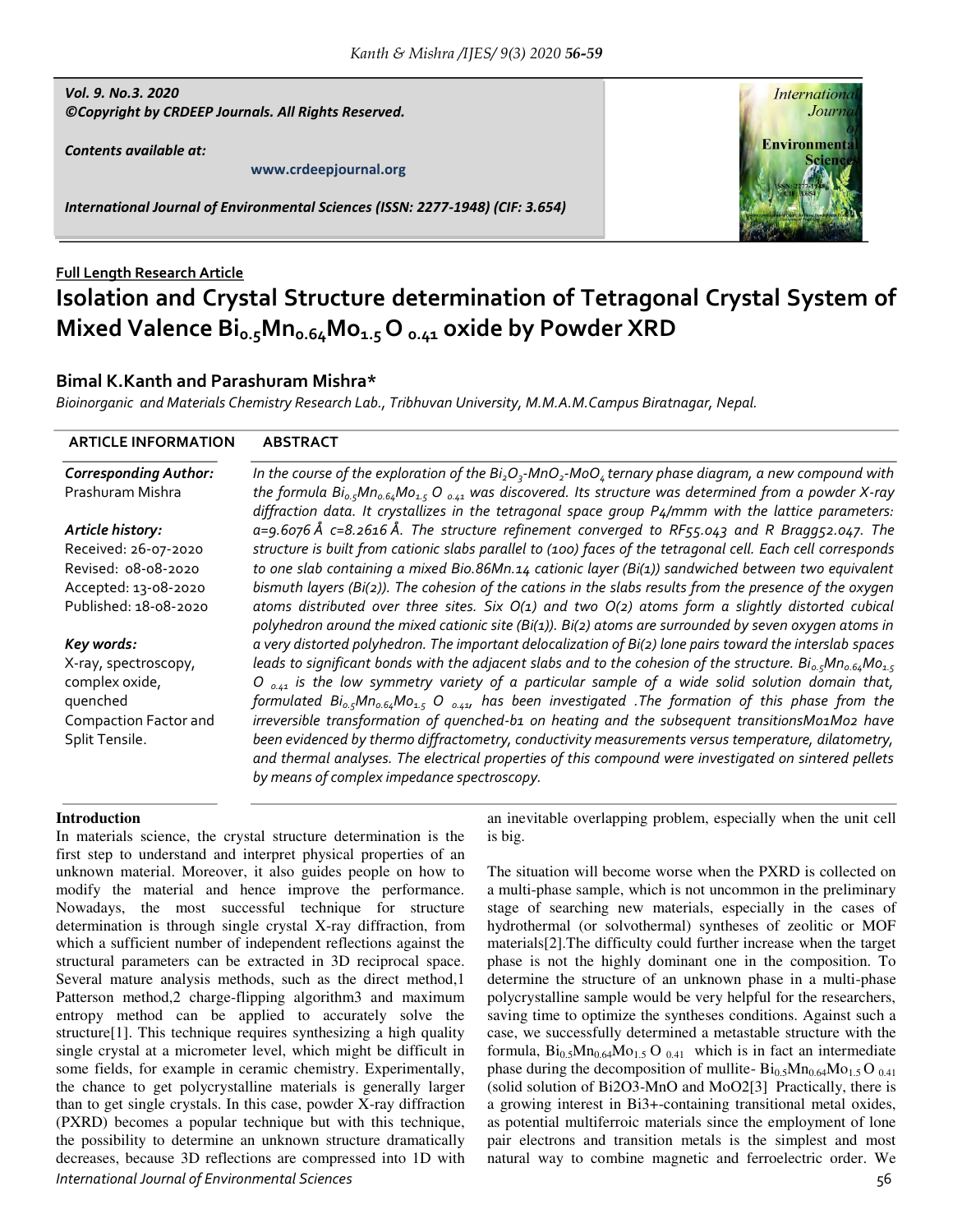started with the exploration in the Bi–Mn–Mo–O phase diagram, and found the unknown phase 1 in the Mn rich area during the decomposing process of mullite  $Bi_{0.5}Mn_{0.64}Mo_{1.5}$  O  $_{0.41}$ . All the attempts to obtain a pure phase of 1 failed [4].

In view of this, it seems interesting to search for new phases belonging to the columnar  $\text{Bi}_{0.5}\text{Mn}_{0.64}\text{Mo}_{1.5}$  O  $_{0.41}$  structural type with the aim of improving the electrical response of these materials. So, the authors have undertaken the study of the possible solid solutions  $Bi_{0.5}Mn_{0.64}Mo_{1.5}O_{0.41}$ , taking into account the fact that Mn can adopt a tetrahedral coordination like that of Mo-O in this structures[5].

This article reports on the new phases obtained, as well as the structural characterization and electrical properties. While this paper was being written, the authors became acquainted with the structural and electrical study carried out by Grins *et al*. on Bi-Mn-Mo-O ternary oxide [6]. This new phase also exhibits a columnar [Bi-O-MnMo-O] structure, different from those previously reported,[7] which can be considered as the simplest case in the whole family, with columns only surrounded by isolated Mo-O tetrahedra. On the other hand, Bi-Mn- Mo-O has a maximum electrical conductivity is shown.

#### **Materials and methods**

All the chemicals used were analytical grade. Typical synthesis process was conducted as follows. The initial polycrystalline mixture of starting materials  $[Bi_2(CO3)_3, MoCO3$  and MnCO3 was ground with an agate mortar, pressed into a pellet and slowly heated up to 800 °C at a rate of 80 °C h<sup>-1</sup>. The resulting pellet was reground, repressed and heated at a higher temperature with intermediate regrinding steps. After every annealing process, the resultant sample was checked by PXRD. The PXRD data for the structure determination were collected on a PANalytical X'Pert Pro Alpha-1 equipped with a PIXcel detector (Cu-Kα1 radiation). Energy-dispersive X-ray spectroscopy (EDS) was performed using a JEOL 2100F transmission electron microscope[8]. The relative density of the sample before the mechanical grinding was 79 %. Platinum electrodes were connected to the two faces of the pellet via a platinum paste to keep good electric contacts. Impedance spectroscopy measurements were carried out using a Hewlett-Packard 4192a Impedance Analyzer. The impedance spectra were recorded in the 5 Hz-13 MHz frequency range. Electrical conductivity measurements of representative  $\rm{Bi}_{0.5}Mn_{0.64}Mo_{1.5}$  O  $_{0.41}$  were carried out by complex impedance spectroscopy with a 1174 Solectron frequency response analyzer coupled to a 1286 Solartron electrochemical interface. Pellets of about 14 mm diameter and 1 mm thickness were prepared by cold pressing of a mechanically activated powder mixture with the composition:  $Bi_{0.5}Mn_{0.64}Mo_{1.5}O_{0.41}$  was form the phase, the pellets were heated at 7003C during 12 h and slowly cooled to room temperature. This synthesis method was employed to improve the ceramic quality, as it has been shown for other materials [9-].The formed phases and crystallinity were studied by X-ray powder diffraction. Platinum electrodes were deposited on the two faces by sputtering, and measurements were carried out in the temperature range 200-6503C, at steady temperatures, with pellets under air flow. The frequency range was fixed.The Rietveld refinement carried out JANA software package and density was measured by Archimedes principle.

Several attempts to grow single crystals of the title compound were unsuccessful, but the powder quality had to be improved to be suitable for powder XRD analysis. The powder resulting from the reaction of  $\rm{Bi}_{0.5}Mn_{0.64}Mo_{1.5}O_{0.41}$  in air presents an average crystal size of 60 nm, which is too small for a satisfactory structure solution. As a mineralize, Mn ion was found to be helpful to increase the crystal size. Small amounts of Mo improved the crystal growth slightly. Finally, an almost single phase powder of  $Bi_{0.5}Mn_{0.64}Mo_{1.5}$  O  $_{0.41}$  was obtained with an average coherence length of Bi 120 nmThis sample was found to be suitable to solve the structure from conventional powder diffraction data. Indexing the 25 first reflections[10] (see Figure 1) gave an tetragonal unit cell. A whole pattern fitting using the Le Bail method,[11] after crystallographic transformations, suggested the space group *P4/mmm* as the one with the highest possible symmetry. The structure was solved in this space group by using the Diamond program package,[8] as described in the materials and methods . The starting model was based on five bismuth ions and two rigid MoO2 ions octahedral. After convergence, the structure was refined with JANA (see Figure 2). The refinement parameters are summarized in Table 2 for 34 atomic coordinates and 3 isotropic temperature coefficients. Structural data are given in Table 3 and selected interatomic distances are given in Table 4 together with the calculated valence bond sum.[12,13] The values for Bi scatter between 1.6 and 2.7. The unusual high valence bond sum (VBS) of Mn+2 ion is probably related to the lowest coordination number 6 and short Bi–O distances. In difference to the other Bi ions in the structure, Bi3 is located in a tunnel-shaped arrangement of oxygen atoms parallel to the *b* axis. The high VBS value marks probably the limit of the stability of this structure. The VBS values for iodine are in the expected range (Table 4). Figure 2a shows the structural arrangement perpendicular to the *b* axis and Figure 2b the oxygen channel around Mo ion . The structure can be described by cations forming a two-dimensional network around an almost pentagonal hole, which is covered by the layers above and below. Oxygen atoms O5–O8 are located within the layer and oxygen atoms O1–O4 connect the different layers. All oxygen atoms are part of the two MoO2 octahedra. The average Bi–O distance is 2.69(1) Å, the shortest distance Bi3–O8 was calculated to be 2.54(1) Å. Similar short distances were found in  $Bi_{0.5}Mn_{0.64}Mo_{1.5}$  O  $_{0.41}$  [14] Coordination numbers (and average distances) are 7 for Bi2 (2.64 Å), 10 for Bi1 (2.93 Å), Mn3 (2.89 Å), and Mo4  $(2.87 \text{ Å})$  and 11 for Mo5  $(3.02 \text{ Å})$ . It should be noted that the coordination number of 7 around Ba2 is unexpected. Nevertheless a geometrically similar environment was observed around zirconium in monoclinic ZrO2.[17] The average Mo–O distances of the  $Bi_{0.5}Mn_{0.64}Mo_{1.5}O_{0.41}$  octahedral are 1.87 and 1.91 Å, as observed for other bismuth ions are shown in table 2

## **Structure solution**

#### *Reitveld Refinement*

The framework structure of  $Bi_{16}Mn_{12}Mo_3O16$  was first examined by ab initio structure determination method using the powder XRD data.Refinene by JANA software The initial lattice parameters were determined to be parameters Bi16 Mn12 Mo3 O16,formula weight 4546.75 g/mol, crystal system Tetragonal, cell parameters a=9.6076 Å c=8.2616 Å, and volume=762.60 Å<sup>3</sup> space group is P 4/m m m (123) by an indexing procedure using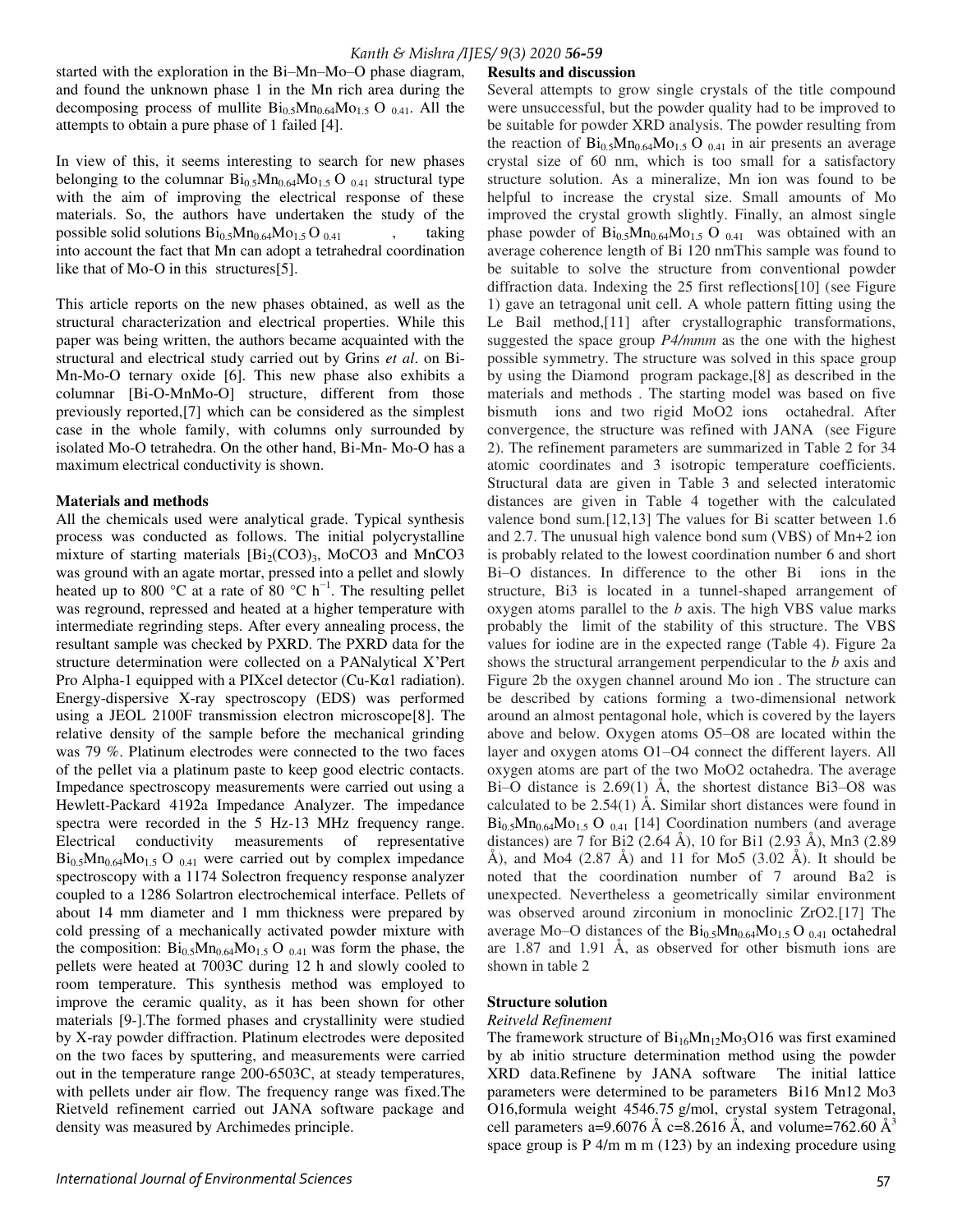# *Kanth & Mishra /IJES/ 9(3) 2020 56-59*

the program TREOR15 in EXPO2004.16 The most probable space group was suggested to be P 4/m m m (123) crystal system Next, the integrated intensities were extracted by the Le Bail method using the program Jana2006.14 A profile function and background function of the Le Bail method used in the present study were pseudo-Voigt function and  $20<sup>th</sup>$  order Legendre function, respectively. An initial structure model was then obtained by the charge flipping (CF) method17 using the extracted integrated intensities. Although the Mn site could not be clearly determined by the CF.

The iteraction converged with an R factor of 25% and the final electron density shows a P  $4/m$  m m (123) symmetry with a 5% error. The program of EDMA was then used to automatically assign atomic positions. Four unique heavy atomic positions were found and the heaviest one was assigned as Bi while the others were considered as Mn and Mo. Due to the existence of heavy atoms, all oxygen positions were ambiguous in the electron density map of this stage. To locate the oxygen atoms, a Monte-Carlo based simulated annealing process with the program Diamond package was applied. For each annealing process, various atomic coordinates were randomly assigned as the initial positions of the oxygen atoms [15-16]. The annealing process was restarted after finding a few oxygen positions, until all oxygen positions were found to be reasonable shown in figure 3.



 **Fig1.** Powder XRD spectra of  $\text{Bi}_{0.5}\text{Mn}_{0.64}\text{Mo}_{1.5}\text{O}_{0.41}$ 



**Fig. 2.** Graphical representation of  $\mathbf{Bi}_{0.5} \mathbf{M} \mathbf{n}_{0.64} \mathbf{M} \mathbf{0}_{1.5} \mathbf{O}_{0.41}$  from Rietveld refinement with X-ray powder data. Vertical bars indicate positions of the Bragg reflections for of Bi16 Mn12 Mo3 O16, dots mark the observed intensities and the solid line gives the calculated intensity curve. The deviations between the observed and the calculated intensities from the refined model are shown by the difference plot in the lower part of the diagram.

| Formula sum      | $Bi_{0.5}Mn_{0.64}Mo_{1.5}O_{0.41}$      |  |  |  |
|------------------|------------------------------------------|--|--|--|
| Crystal system   | tetragonal                               |  |  |  |
| Space-group      | $P$ 4/m m m (123)                        |  |  |  |
| Cell parameters  | a=9.6076 Å c=8.2616 Å                    |  |  |  |
| Cell ratio       | $a/b=1.0000 b/c=1.1629$                  |  |  |  |
|                  | $c/a = 0.8599$                           |  |  |  |
| Cell volume      | 762.60 $\AA^3$                           |  |  |  |
| Z.               | 2                                        |  |  |  |
| Calc. density    | 9.89989 $g/cm3$                          |  |  |  |
| Meas. density    | 9.81233 $g/cm3$                          |  |  |  |
| Pearson code     | tP47                                     |  |  |  |
| Formula type     | A3B12C16D16                              |  |  |  |
| Wyckoff sequence | Tsroljihgea                              |  |  |  |
| Indexes          |                                          |  |  |  |
|                  | $1 \le h \le -2, -2 \le k \le 0. -2 \le$ |  |  |  |
|                  | k < 2                                    |  |  |  |

#### **Table 2.** Atomic parameters

**Table 1.**Crystallograpgic data

| <b>rapic <math>\mu</math></b> , rioning parameters |      |                |                   |               |         |         |          |
|----------------------------------------------------|------|----------------|-------------------|---------------|---------|---------|----------|
| Atom                                               | Ox.  | Wyc            | <b>Site</b>       | <b>S.O.F.</b> | x/a     | v/b     | z/c      |
|                                                    |      | k.             |                   |               |         |         |          |
| Bi1                                                | $+3$ | 4i             | 2mm.              |               |         | 1/2     | 0.17960  |
| Bi1                                                | $+3$ | 4j             | m.2m              |               |         | 0.70690 | $\Omega$ |
| Mn1                                                | $+4$ | 8s             | .m.               |               |         | 0       | 0.35050  |
| Mo1                                                | $+2$ | 1a             | 4/mmm             |               |         | 0       |          |
| Bi1                                                | $+3$ | 8r             | $\ldots$ m        |               |         | 0.74270 | 0.34260  |
| M <sub>0</sub> 1                                   | $+2$ | 2 <sub>h</sub> | 4mm               |               |         | 1/2     | 0.18280  |
| Mn1                                                | $+4$ | 40             | m <sub>2</sub> m. |               | 0.72810 | 1/2     | 1/2      |
| O <sub>1</sub>                                     | $-2$ | 41             | m <sub>2</sub> m. |               | 0.69940 | 0       | $^{(1)}$ |
| O <sub>1</sub>                                     | $-2$ | 8t             | .m.               |               | 1/2     | 0.73770 | 0.23490  |
| O <sub>1</sub>                                     | $-2$ | 2e             | mmm.              |               | 1/2     | 0       | 1/2      |
| O <sub>1</sub>                                     | $-2$ | 2g             | 4mm               |               |         |         | 0.19830  |
|                                                    |      |                |                   |               |         |         |          |







**Fig** .3D structure of  $\text{Bi}_{0.5} \text{Mn}_{0.64} \text{Mo}_{1.5} \text{O}_{0.41}$